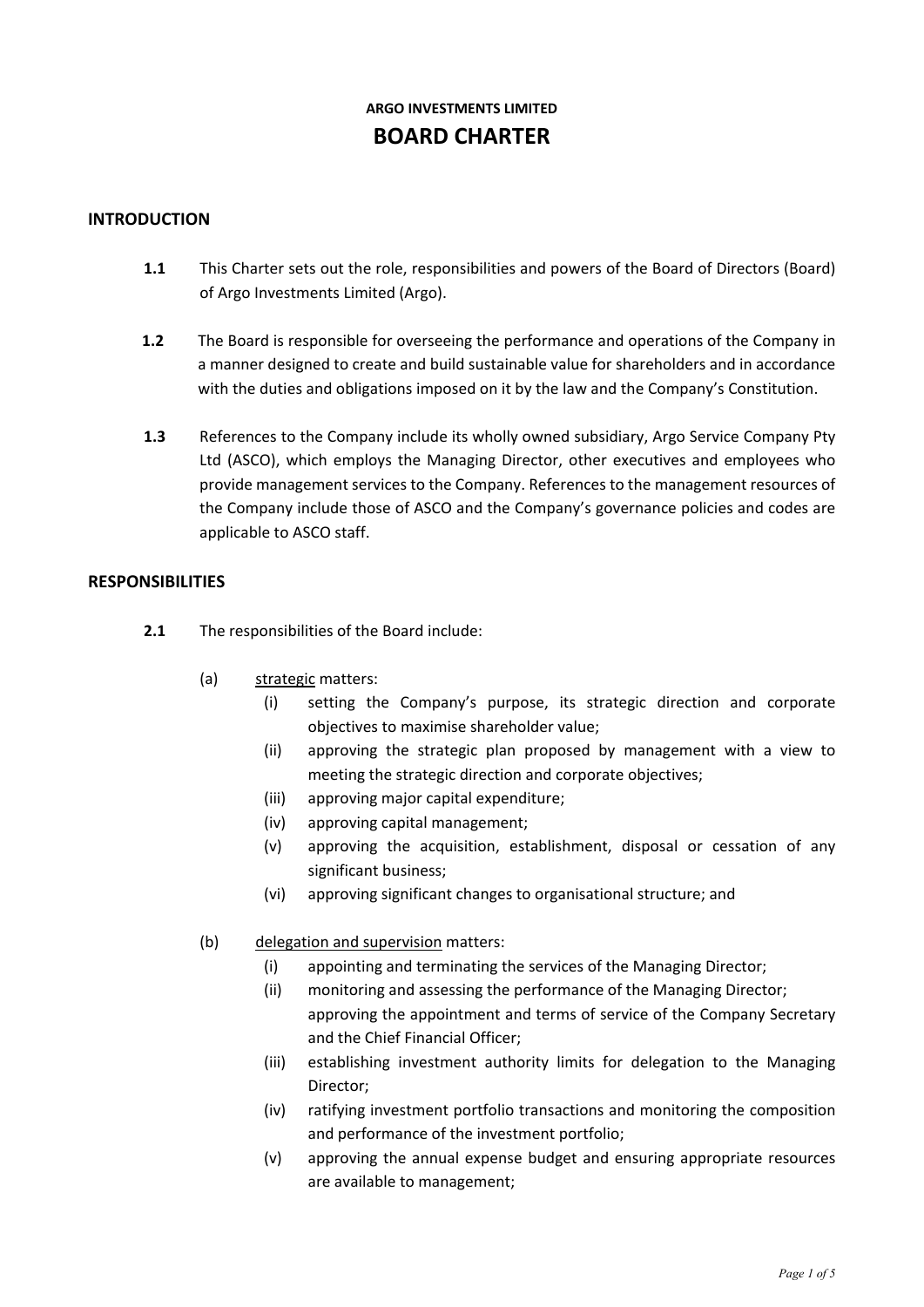- (vi) with the assistance of recommendations from the Audit & Risk Committee, approving half-year and full-year financial results and overseeing the Company's financial reporting and internal control systems;
- (vii) receiving reports regarding any breaches of compliance with respect to ASCO's Australian Financial Services Licence and determining whether the breaches have been adequately reported, remedied and if applicable, disclosed to the Australian Securities & Investments Commission; and
- (c) risk matters:
	- (i) Setting the Company's risk appetite;
	- (ii) with the assistance of recommendations from the Audit & Risk Committee, approving, maintaining, assessing and reviewing appropriate risk management and internal control systems to identify, assess, monitor and manage the Company's operational and business risks;
	- (iii) approving and monitoring appropriate levels of investment risk within the Company's portfolio; and
- (d) corporate governance matters:
	- (i) approving the Company's Statement of Core Values and Code of Conduct to underpin desired ethical standards and culture;
	- (ii) instilling the Company's core values and ethical standards;
	- (iii) approving appropriate Company policies and the Corporate Governance Statement or other related document;
	- (iv) establishing and reporting on diversity objectives for the Company;
	- (v) supervision of management in its achievement of the Company's corporate objectives;
	- (vi) overseeing the Company's processes for disclosure and communications;
	- (vii) overseeing the Company's Whistleblower Policy including providing a contact point for stakeholders to confidentially submit for investigation any serious complaint against the Company or its representatives; and
- (e) nomination and succession matters:
	- (i) ensuring appropriate Board and management succession plans are in place;
	- (ii) where necessary, having regard to the skills experience, expertise and diversity already represented, implementing a process to identify suitable candidates for appointment to the Board;
	- (iii) ensuring there are appropriate due diligence procedures in place for candidates under consideration for appointment to the Board;
	- (iv) establishing procedures for the re-election of retiring Directors, having regard to the Company's tenure policy and Board composition; and
- (f) remuneration matters:
	- (i) with the assistance of recommendations from the Remuneration Committee:
		- (a) overseeing the Company's remuneration framework, ensuring it is aligned with its purpose, values, strategic objectives and risk appetite; and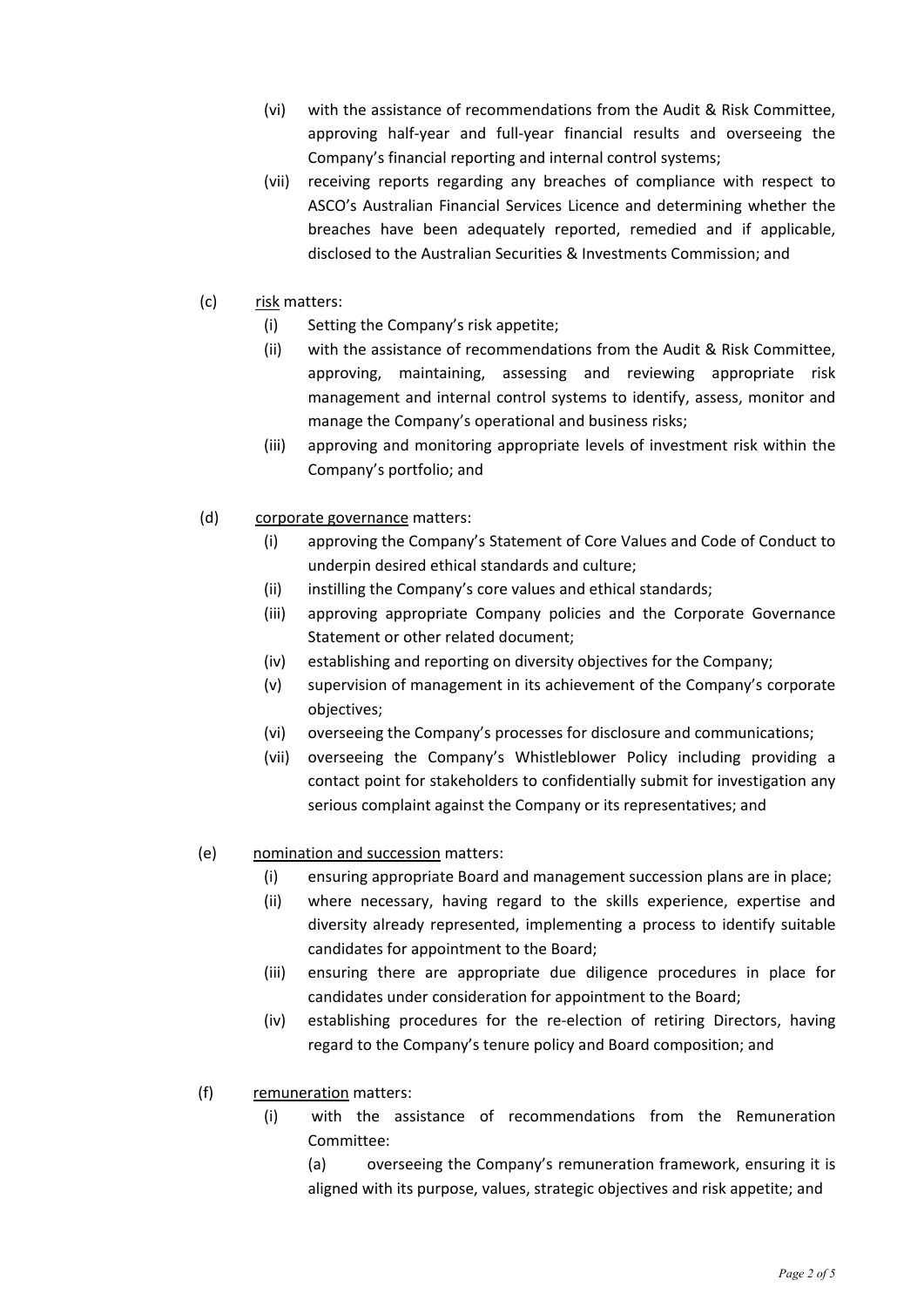(b) setting the remuneration for the Managing Director and setting appropriate levels of Board (including any subsidiary company Boards) and Committee fees payable to Non-executive Directors within the limits approved by shareholders from time to time.

#### **COMPOSITION**

- **3.1** The Board shall comprise a majority of independent Directors. Independence will be assessed in accordance with Section 5 below.
- **3.2** The Board shall appoint a Chairperson who is an independent Director of the Company.
- **3.3** The Board's tenure policy limits the maximum tenure of office that any Non-executive Director may serve to 12 years from the date of first election by shareholders, although the Board may exercise discretion to support the nomination of a Director seeking re-election beyond the maximum term specified above where it considers that such an extension would benefit the Company.
- **3.4** The Board's composition shall at all times reflect an appropriate mix of skills, experience, expertise, and diversity, as determined by the Board.

#### **MEETINGS**

- **4.1** In accordance with the Company's Constitution, a quorum for a Board meeting shall be any two Directors.
- **4.2** Draft minutes of each Board meeting are to be prepared and forwarded to the Chairperson within seven business days of the meeting, and after any amendments by the Chairperson, to the remaining Directors within another three business days. Directors should advise their approval or any requested amendments to the Company Secretary within a further ten business days, so that the approved minutes may be entered into the minute book within one month and signed by the Chairperson within a reasonable time after the meeting.

#### **INDEPENDENCE**

- **5.1** A Director shall be regarded as independent if that Director is a Non-executive Director and:
	- (a) is not a substantial shareholder of the Company or an officer of, or otherwise affiliated with, a substantial shareholder of the Company;
	- (b) if previously employed in an executive capacity by the Company or another group member, there has been a period of at least three years between ceasing such employment and serving on the Board, or if that condition has not been met, that after serving at least three years on the Board as a Non-executive Director, the Board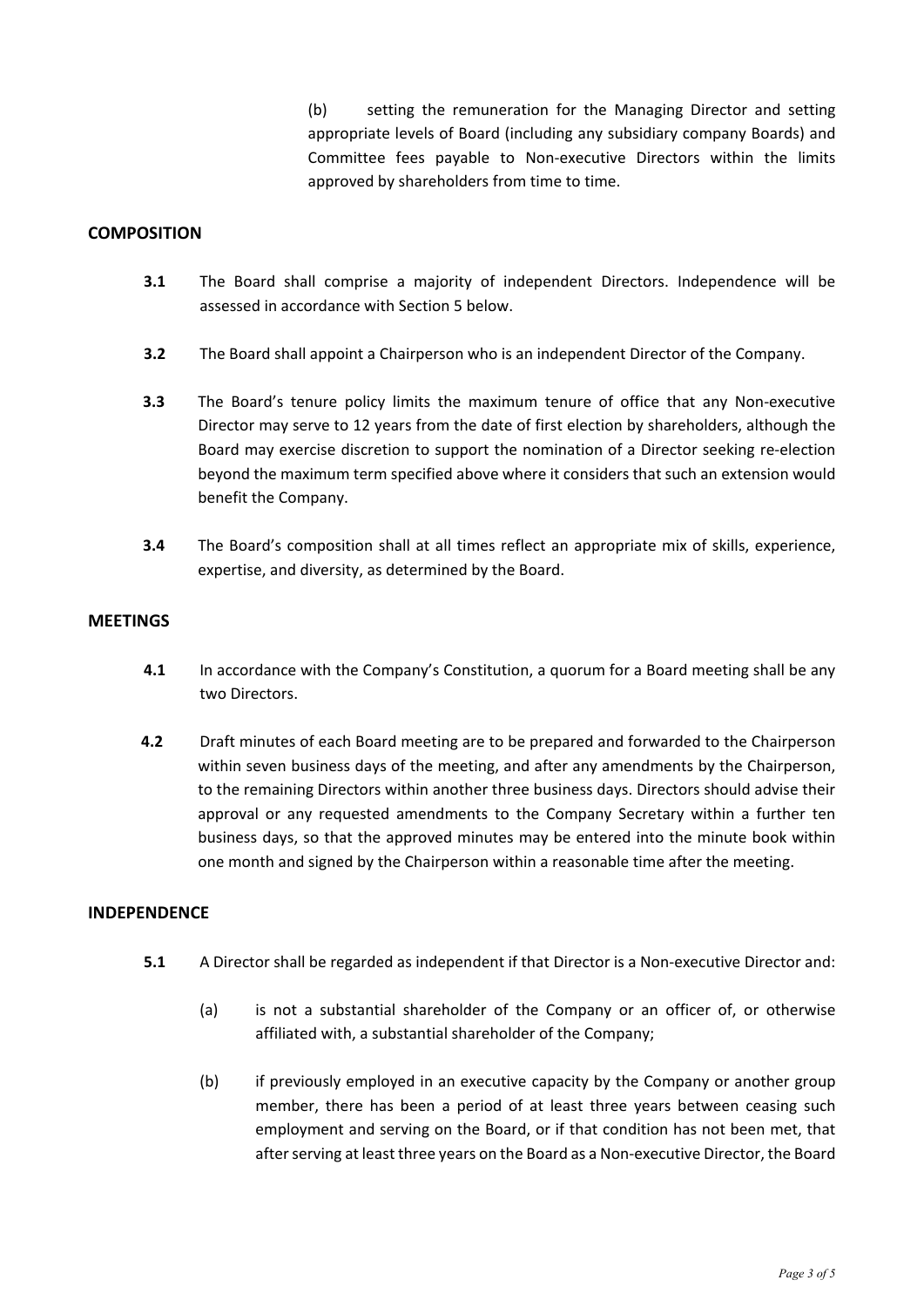considers that the Director has consistently exhibited independent judgement and at all times acted in the best interests of shareholders;

- (c) within the last three years has not been a principal of a material professional adviser or a material consultant to the Company or another group member, or an employee materially associated with the service provided;
- (d) is not a material supplier or customer of the Company or other group member, or an officer of or otherwise associated directly or indirectly with a material supplier or customer;
- (e) has no material contractual relationship with the Company or another group member other than as a Director of the Company;
- (f) has not served on a Board for a period which could, or could reasonably be perceived to, materially interfere with the Directors' ability to act in the best interests of the Company; and
- (g) is free from any interest and any business, close family or other relationship which could, or could reasonably be perceived to, materially interfere with the Directors' ability to act in the best interests of the Company or create a conflict of interest.
- **5.2** For the purposes of 5.1, a professional adviser, consultant, supplier or customer of the Company will be considered to be "material" where the total amounts paid or billed by that person (as the case may be) in any financial year exceed \$100,000.
- **5.3** The Board regularly assesses the independence of all Non-executive Directors.

## **BOARD COMMITTEES**

- **6.1** The Board may from time to time establish Committees to assist it in carrying out its responsibilities and shall adopt Charters setting out matters relevant to the Committees' composition, duties, responsibilities and other relevant matters.
- **6.2** At a minimum, the Board shall establish the following committees:
	- (a) Audit & Risk Committee; and
	- (b) Remuneration Committee.

#### **ACCESS TO INFORMATION AND ADVICE**

**7.1** Directors may obtain independent professional advice at the Company's cost, subject to first discussing the matter with the Chairperson who will facilitate obtaining such advice and where appropriate, provide a copy of the advice to each of the other Directors.